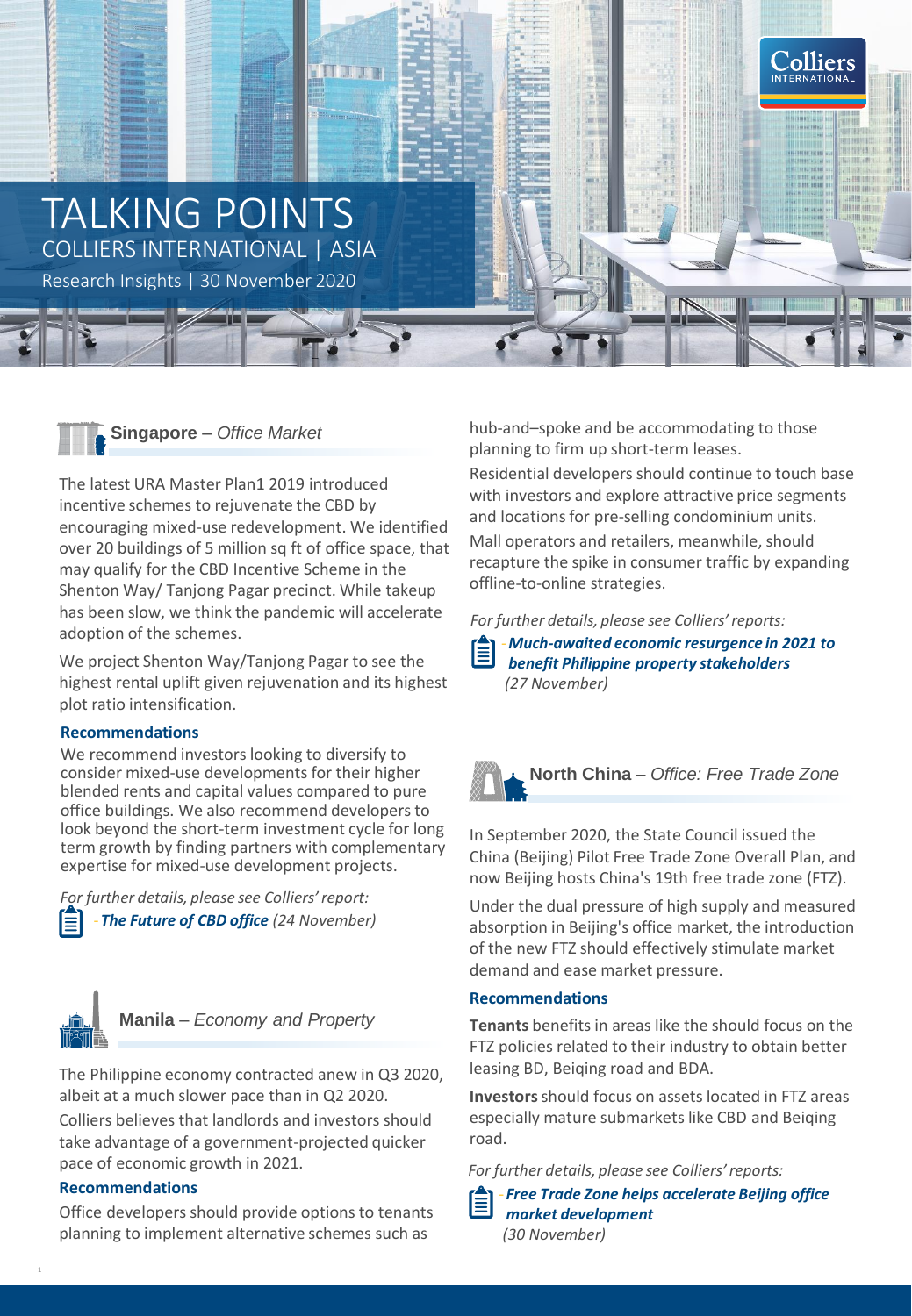

# **Guangzhou** *– Urban Renewal*

This report identifies three components\* in Guangzhou's urban renewal and analyzes the new policy framework called "1+1+N." Our key findings and recommendations are as follows:

### **Recommendations**

**Old villages**: We expect a simplified renewal process to speed up urban renewal. In core districts, the government requires developers to preserve certain spaces for manufacturing, commercial, or infrastructure use. We recommend developers strengthen their commercial and industrial property management capabilities while looking for opportunities near the core areas like Huangpu.

**Old factories**: The government is responsible for renewing over half of the old factories, but the new policies allow landlords to renew old factories in core area. We suggest landlords can consider renewing the projects by themselves through creative adaptive reuse.

**Old Communities**: The renewal of old communities is promoted across the country. We recommend the government continue to promote the BOT (buildoperate-transfer) model, which can encourage more private funding to join to accelerate the oldcommunities renewal projects.

\*Old villages are defined as villages included in the urban master plan. Old factories are defined as factories in areas required to shift from manufacturing to services or from high-population mixed with low-efficiency factories. Old communities are defined as historical preservation of the aging buildings and decaying areas in the old town.

*For further details, please see Colliers' report:*





### **Australia Real Estate**

by Simon Hunt, Managing Director | Office Leasing | Australia

- October has seen another strong month of deals occurring within the Commercial Real Estate market as people return to work and the economy across the nation, including Victoria, begins to reopen and grow once again
- In October alone, the Office Leasing team nationally transacted 52 deals for over 55,000 sq metres of office space. The October statistic is the highest monthly result in terms of the amount of space transacted for 2020.
- The Sydney CBD market is also seeing a steady growth of transaction flow with a total of almost 50,000 sq metres transacted in 2020 to date.
- The Melbourne Metro market has surprisingly been the strongest performing market all year round and in October we saw this market again transact the most amount of area for over 20,000 sq metres.
- In terms of enquiry demand, the Office Leasing market is steady compared to prior year. Colliers has only seen a slight 3% decrease on the number of enquiries and a 5% increase in the area enquired for October YTD figures.
- With Melbourne now reopening and all other locations returning to somewhat of a normal working balance, we expect that businesses will look to pursue their real estate decisions to ensure they get the best possible option for their business.

*For further details, please see Colliers' report:*



‐*Deal flow strong in the commercial real estate market (10 November)*